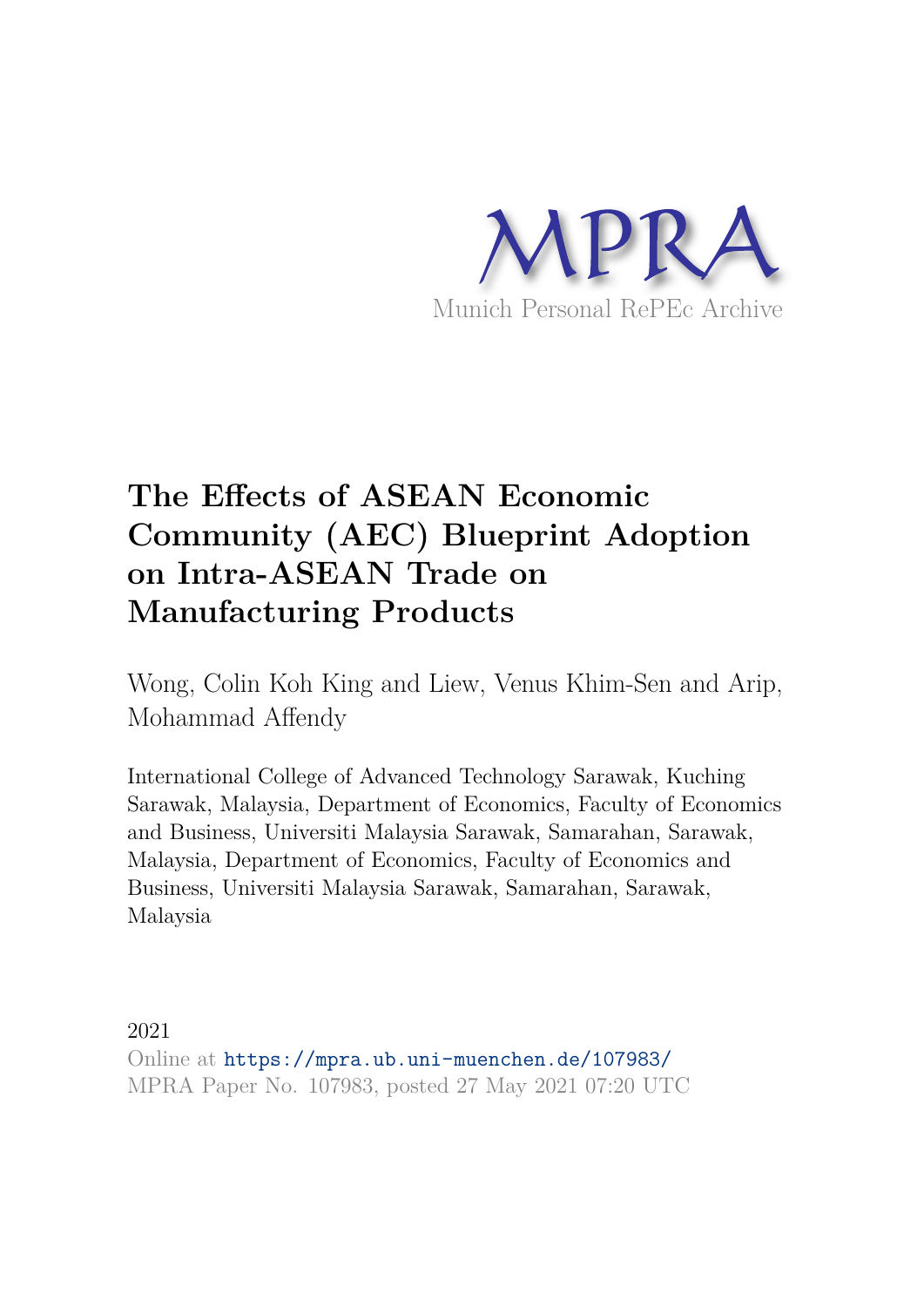### The Effects of ASEAN Economic Community (AEC) Blueprint Adoption on Intra-ASEAN Trade on Manufacturing Products<sup>1</sup>

Colin Wong Koh King *International College of Advanced Technology Sarawak, Kuching Sarawak, Malaysia*

Venus Khim-Sen Liew

*Department of Economics, Faculty of Economics and Business, Universiti Malaysia Sarawak, Samarahan, Sarawak, Malaysia*  Correspondence Email: [ksliew@unimas.my](mailto:ksliew@unimas.my) 

Mohammad Affendy Arip *Department of Economics, Faculty of Economics and Business, Universiti Malaysia Sarawak, Samarahan, Sarawak, Malaysia* 

# **Abstract**

This paper seeks to explore the effects of ASEAN Economic Community (AEC) Blueprint adoption since 20 November 2007 on the bilateral manufacturing trade between the ASEAN member countries and their trading partners. Ten ASEAN member countries and their 39 trading partners are considered in this study. A panel with model with AEC dummy variables is estimated on a set of panel data over the sample period of 1995 to 2014. Overall, it is found that AEC has created substantial trade creation effects for the exports of tobacco & manufactured tobacco substitutes, and limestone materials for manufacture of lime. On the other hand, there are substantial trade diversion effects for the exports of the fur-skins & artificial fur manufactures, manufactures of plaiting material & basketwork, miscellaneous manufactured articles, as well as the machines & apparatus.

# **Introduction**

 $\overline{a}$ 

On 20 November, 2007, ASEAN Economic Community (AEC) blueprint was adopted with the aim to create a single market across ASEAN nations. Generally, AEC is meant to be a single market and production base with the free movement of products, services, investments, trained workforce and freer flow of capital, which will make the association more dynamic and competitive with recent approaches and measures in strengthening the achievement of its existing economic schemes; progressing the regional integration in the priority segments; simplifying the movements of trained workforce, business groups and endowments; and pointing out the standard procedures of ASEAN countries. Ultimately,

<sup>1</sup> To cite this Article: Wong, C. K. K., Liew, V.K.-S., & Arip, M. A. (2020). The Effects of ASEAN Economic Community (AEC) Blueprint Adoption on Intra-ASEAN Trade on Manufacturing Products. *International Journal of Academic Research in Business and Social Sciences*, 10(2), 680 – 690.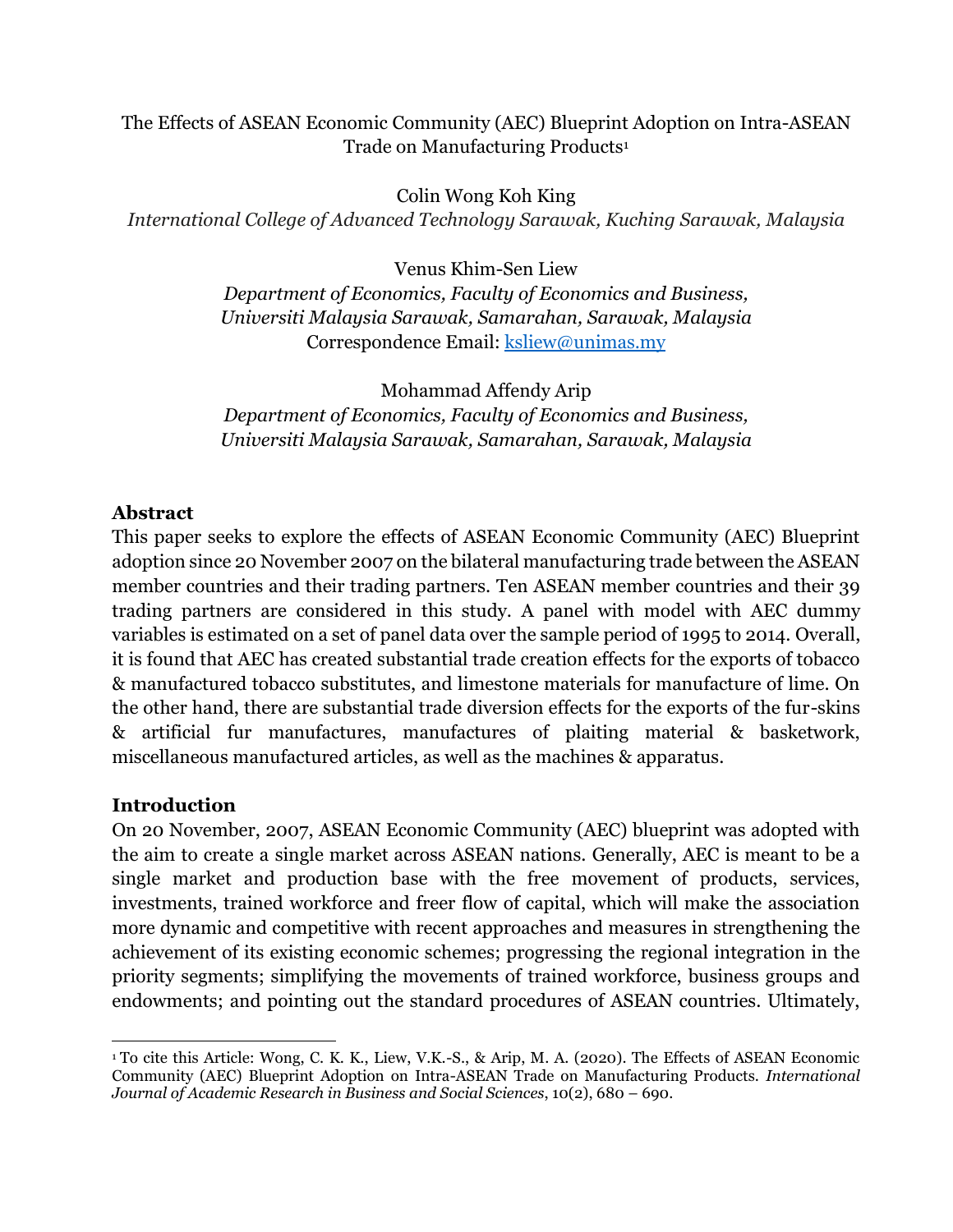AEC is meant to sustain the balanced economic growth within the region as well as to reduce poverty and socio-economic dissimilarities by 2020.

The ASEAN leaders had agreed to accelerate the adjustment for eight priority goods sectors<sup>2</sup> together with four service segments3 in their Summit during 2003 as one of the significant portions to accomplish the identified objective. Generally, each of these priority sectors holds a roadmap that brings together the specific measures of the segment with all-inclusive outlines which are the additions to the whole of its primary segments, such as the trade facilitation measures. Through acquiring the capability of these major segments, this might facilitate ASEAN to be more dependent without the value-added financial measure together with the employment within the region.

In addition, the ASEAN leaders had adopted the ASEAN Economic Community Blueprint at the 13th ASEAN Summit, on 20 November 2007 in Singapore, to serve as a comprehensible master plan that drives the formation of the ASEAN Economic Community in 2020<sup>4</sup> . Generally, the AEC foresees the following key elements: (a) a single market and production base, (b) a highly competitive economic region, (c) a region of unbiased economic development, and (d) a region effusively integrated into the international economy.

The AEC agreement not only focuses on the tariff reductions on substantial product groups; however, it also focuses on the elimination of non-tariff barriers, quantitative margins as well as some other cross-border measures. In consequence of eliminating the tariff barriers between the ASEAN member countries, AEC would further develop the ASEAN economies into a single market and production base.

The prior study on AEC by Soesastro (2005) had shown the growth towards the development of the community by examining the trade trends within the ASEAN countries. Nevertheless, the important roles of the selected priority sectors in stimulating the ASEAN trade should also be observed. Secondly, Soesastro (2005) discussed the key model of AEC. It observed the major fundamentals of a broader and deeper economic integration method for ASEAN, which comprised the ultimate form of integration, and the appropriate method to achieve it in combination with the obligation for institutional growth to implement it. On the other hand, this study aims to observe the impact of AEC on bilateral aggregate and manufacturing trade between ASEAN member countries.

l

<sup>&</sup>lt;sup>2</sup>Agro-based products, fisheries, healthcare products, rubber-based products, wood-based products, textiles and garments, electronics and information and communication technology (ICT), and automotive.

<sup>3</sup> e-ASEAN, healthcare, air travel and tourism.

<sup>&</sup>lt;sup>4</sup> The implementation date was brought forward from original 2020 to 31 December 2015.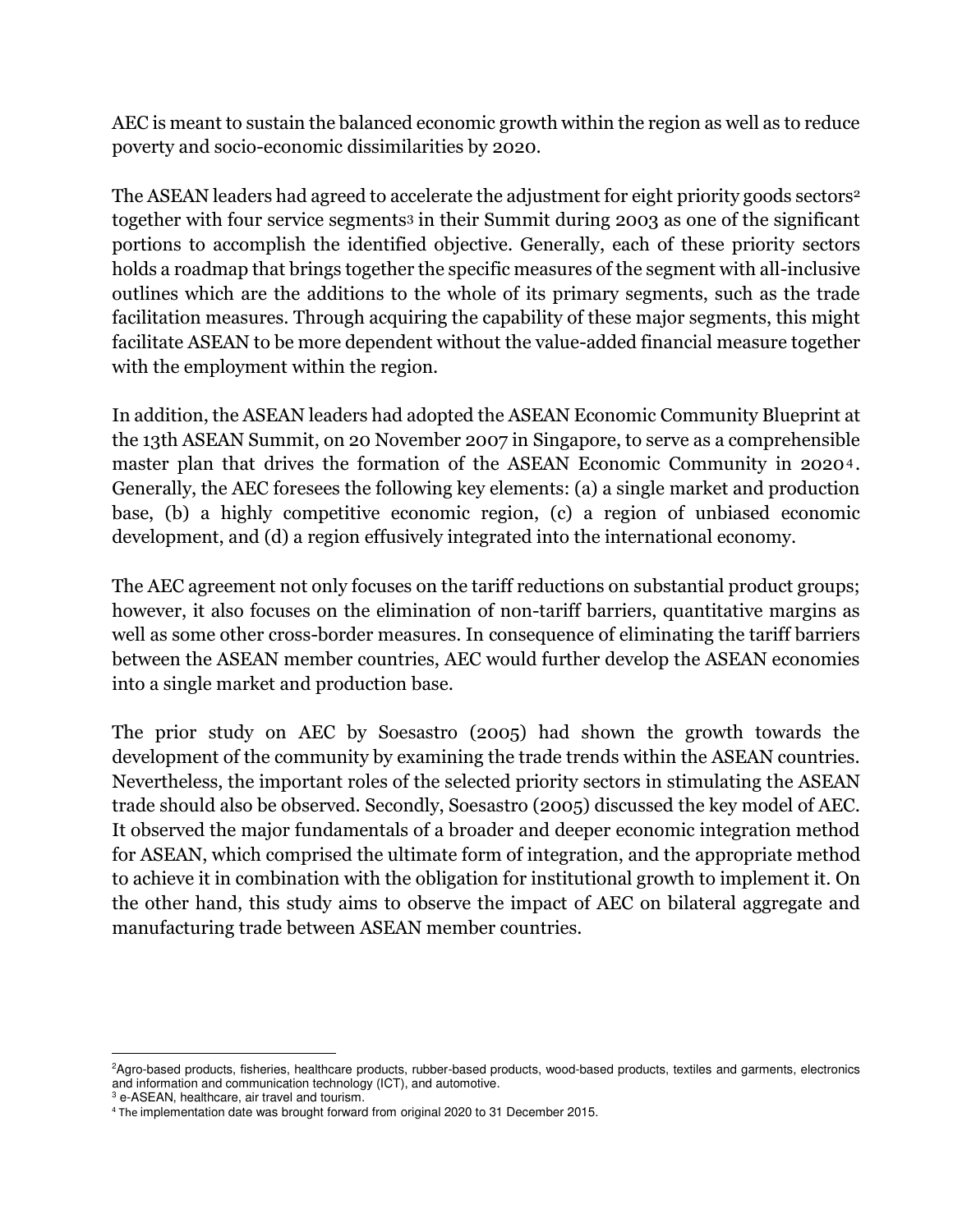### **Literature Review**

 $\overline{a}$ 

Oh and Sardar (2013) found that trade patterns are consistent with the gravity model estimation. They also found that the exports of Bangladesh are significantly reliant on the US market, by comparing the predicted and actual trade volumes of Bangladesh. In addition, Rasoulinezhad and Kang (2016) concluded that the gravity equation fits well on the data and thus established the presence of long-term relationships between bilateral trade flows and primary components<sup>5</sup> of gravity model. They found that the trade flows of South Korea-Organization of the Petroleum Exporting Countries (OPEC) are well explained by the factors that impacted the energy security of South Korea such as the oil reserves, transportation costs as well as the political stability.

By investigating the major determining factors of bilateral trade flows, García et al. (2013) concluded that trade agreement had modest positive impact on the trade flows of MERCOSUR countries, namely Brazil, Argentina, Paraguay, and Uruguay. Likewise, Panda and Sethi (2015) observed that the trade flows of India was positive effected by the economic sizes of its trading partners and the dummy variable of common colonizer while it was negatively affected by the distance between two countries. They also discovered that per capita income had significant effects on trade flows for the pre-crisis period but bereaved its importance throughout the post-crisis period.

At the same time, Sultan and Munir (2015) reported that the determinants of export and import flows are different from the determinants of total trade. They also found that Pakistan had highest trade potential with Norway and Hungry; the highest export potential with Switzerland and Hungry, as well as the highest import potential with Norway, Philippines, Portugal and Greece.

Tumwebaze and Nahamya (2015) concluded that the export flows of Uganda were positively affected by GDPs, GDP per capita of its trading partners, differences in per capita GDP, real exchange rate, official common language, contiguity, as well as the establishment of Common Market for Eastern and Southern Africa (COMESA) and East African Community (EAC) while it were negatively affected by the Uganda's GDP per capita as well as the geographical distances between Uganda and its trading partners.

Eita (2016) concluded that the export flows were positively affected by the economic sizes of both exporting & importing countries and common border variables whereas the GDP per capita and real exchange rates of Namibia did not hold any substantial effects on the export volumes.

<sup>5</sup>GDP, income (GDP per capita), the difference in income, exchange rate, the openness level, distance and WTO membership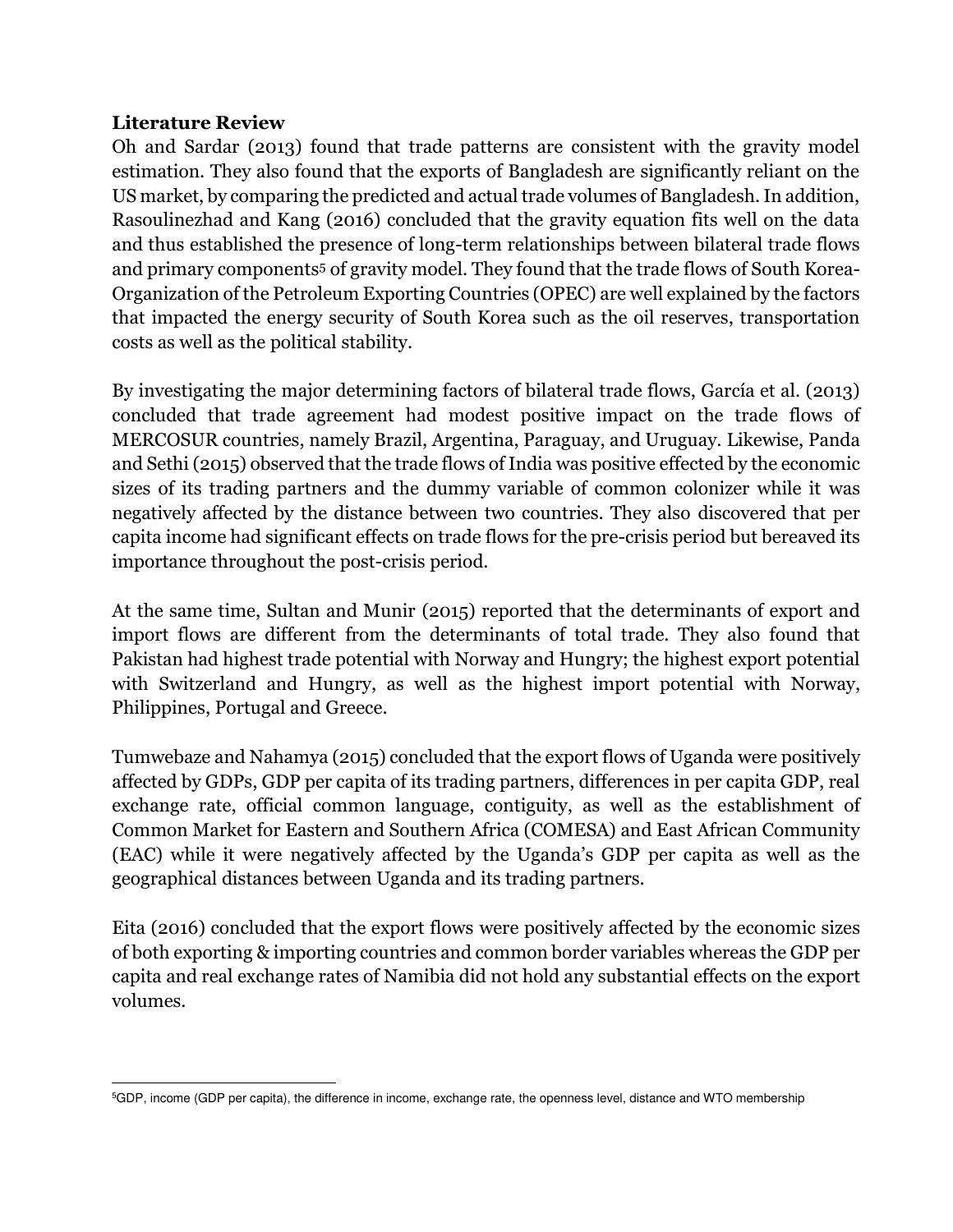#### **Methodology**

In the present study, the panel model is employed in panel estimation from the period of 1995 to 2014 between ASEAN-10 member countries and its 39 trading partners, primarily the Asia countries and some developed and developing countries. Bilateral exports are presented in dollar terms (constant prices <sup>6</sup>) taken from the database of United Nation (2016). The GDP and the population data are acquired from World Bank (2016). Common language, common border, island or landlocked countries and distance measures are taken from Centre D'Etudes Prospectives Et D'Informations Internationales (CEPII, 2016).

This paper intends to attain the unbiased estimations for AEC dummy variable, specifically the trade creation or diversion effects within the trade-bloc ( $AEC_1_{ij}$ ), trade creation or diversion effects for export or import between intra-bloc  $(AEC_2)_{it}$  and extra-bloc countries  $(AEC_3_{ijt})$ . Following the methods recommended by Baier and Bergstrand (2007), the panel data specification allows the study to control for both time-varying multilateral resistance terms as well as to keep away from the endogeneity bias of the gravity equation through introducing the country-and-time effects while retaining the country-pair fixed effects. The equation to be estimated is:

$$
ln X_{ijt} = \beta_o + \phi_1 AEC_{1ijt} + \phi_2 AEC_{2ijt}, +\phi_3 AAEC_{3ijt} + \pi_{ij} + \epsilon_{it} + \psi_{jt} + \mu_{ijt},
$$
  
(1)

where,

l

 $X_{i}$  is total trade between countries *i* and *j* at time period *t*.

 $AEC_1_{ijt}$  takes the value of 1 when countries *i* and *j* are members of AEC in year t, zero otherwise.

 $AEC_2_{iit}$  is a dummy variable that takes the value of 1 when country i is a member of the AEC and *j* is not in year *t*, zero otherwise.

 $AEC_3_{ijt}$  takes the value of 1 when country *i* is non-AEC member and *j* is a member in year *t*, zero otherwise.

Generally, a positive coefficient implies that trade creation effects between the ASEAN member countries while negative coefficients indicate trade diversion effects (DeRosa, 2007).

<sup>6</sup> The constant price is reflected as Export/US GDP Deflator.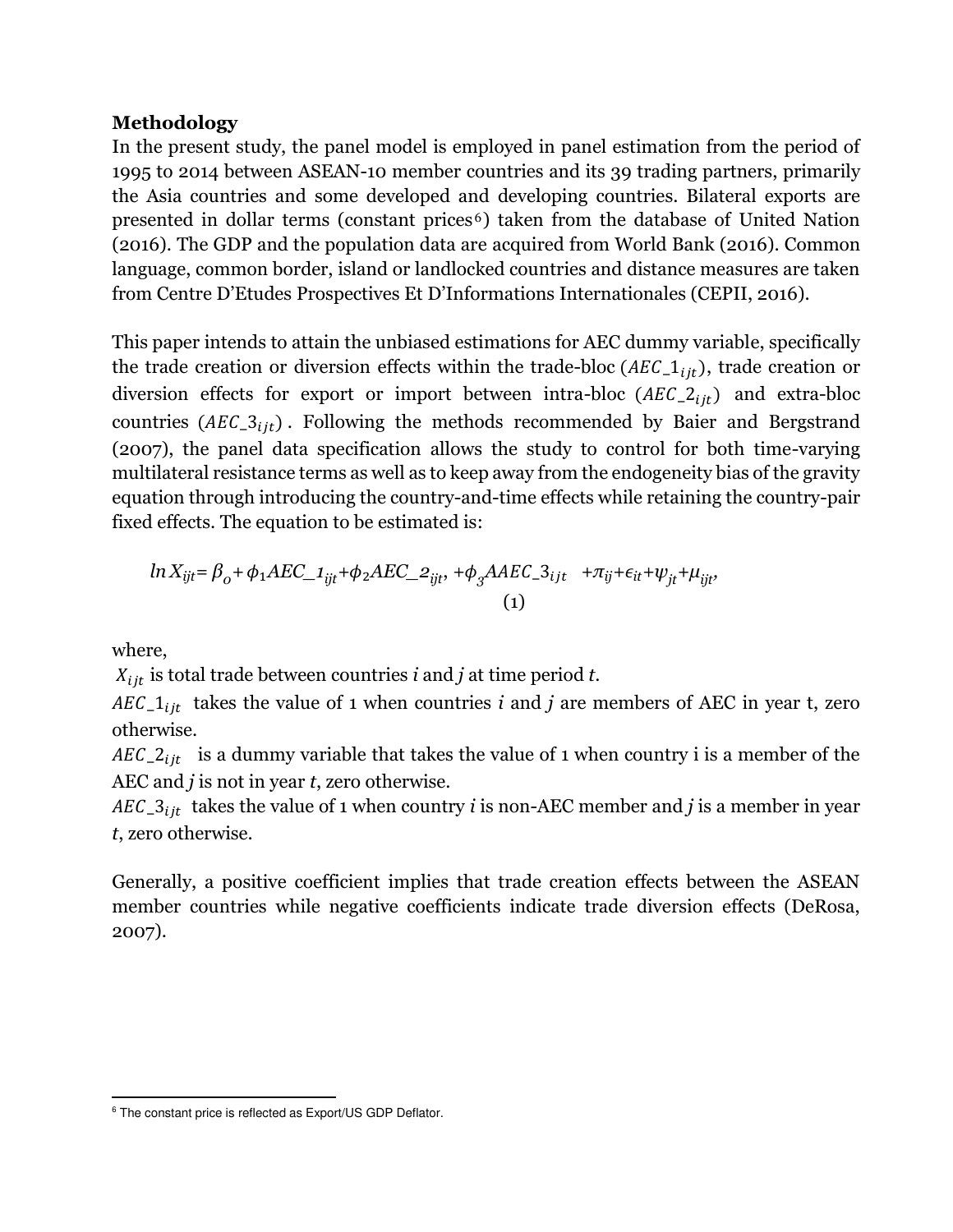## **Empirical Results**

Six manufacturing products are considered in this study. They are:

- (1) Tobacco & manufactured tobacco substitutes,
- (2) Fur-skins & artificial fur, manufactures thereof,
- (3) Manufactures of plaiting material, basketwork, etc.,
- (4) Miscellaneous manufactured articles,
- (5) Limestone materials for manufacture of lime or cement, and
- (6) Machines & apparatus.

Equation 1 is estimated to analysis the effects of AEC agreements on various category of manufacturing products. The results are reported in Tables 1 and 2.

## *Panel data gravity estimations*

From Table 1, it is observed from the results, for tobacco and manufactured tobacco substitutes as shown in Column (1), the coefficients of  $AEC_1_{ijt}$  ( $\theta_1$  = -1.033) and  $AEC_2_{ijt}(\theta_2 = -0.131)$  are negative while the coefficient of  $AEC_3_{ijt}(\theta_3 = 1.499)$  is positive and significant at 1% significance level.  $\theta_1 < 0$  and  $\theta_2 < 0$  means that AEC has generated the diversion as well as contraction of intra-bloc exports of tobacco & manufactured tobacco substitutes. Besides,  $\theta_1 < 0$  and  $\theta_3 > 0$  implies expansion of extra-bloc imports, albeit insignificant.

The results for fur-skins & artificial fur in Column (2) reported that the coefficients of  $AEC_1_{ijt}(\theta_1=-0.883)$  and  $AEC_2_{ijt}(\theta_2=-0.418)$  are reported as negative and statistically significant at 1% level while the coefficients of  $AEC_3_{ijt}(\theta_3=0.253)$  is positive but statistically insignificant.  $\theta_1$ < 0 indicates that AEC has generated trade diversion effects in terms of exports, while  $\theta_2$  < 0 reveals the contraction of the intra-bloc manufacturing exports. Moreover  $\theta_3$  > 0 indicates the expansion of the extra-bloc manufacturing imports.

Similar to the previous types of manufactured products, the coefficients of  $AEC_1_{i}$ , and  $AEC_2_{ijt}$  for manufactures of plaiting material & basketwork products are reported as negative and statistically significant ( $\theta_1$ =−1.107 and $\theta_2$  =−0.3625). The positive coefficient of  $AEC_3$  implies expansion of extra-bloc imports for manufactures of plaiting material & basketwork products.

In line with the results for miscellaneous manufactured articles in Column (4), the coefficients of  $AEC_1_{ijt}$ , and  $AEC_2_{ijt}$  are both negative and statistically significant. The negative coefficient of  $AEC_1_{ijt}$ ,  $\theta_1$  = -1.266 indicates that AEC has created trade diversion effects. The coefficient of  $AEC_2_{ijt}$ ,  $\theta_2$  = -0.532, which represents the lateral exports from the member countries of AEC to non-AEC member countries, shows a statistically significant negative coefficient, and thus indicates the contraction of the intra-bloc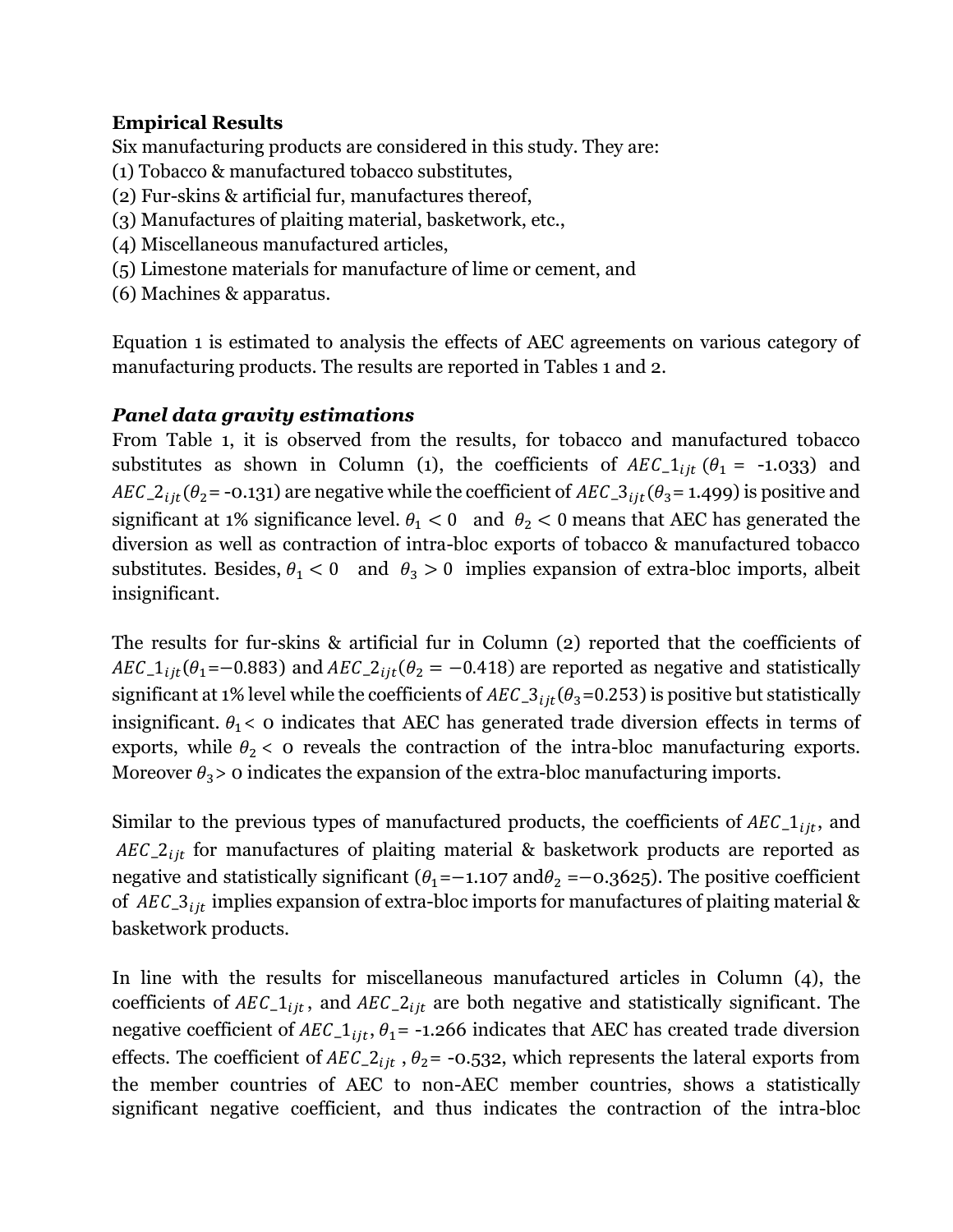manufacturing exports. Meanwhile, the coefficients of  $AEC_3$ <sub>iit</sub>,  $\theta_3$ = 0.884 is positive and significant, which indicates the expansion of the extra-bloc manufacturing imports for miscellaneous manufactured articles.

|                                     |              |                 | (3)          |               | (5)<br>Limestone |             |
|-------------------------------------|--------------|-----------------|--------------|---------------|------------------|-------------|
|                                     | (1)          | (2)             | Manufactures |               | materials        |             |
|                                     | Tobacco &    | Fur-skins &     | of plaiting  | (4)           | for              | (6)         |
|                                     | manufactured | artificial fur, | material,    | Miscellaneous | manufacture      | Machines    |
|                                     | tobacco      | manufactures    | basketwork,  | manufactured  | of lime or       | &           |
|                                     | substitutes  | thereof         | etc.         | articles      | cement           | apparatus   |
| $AEC_1_{ijt}(\theta_1)$             | $-1.033***$  | $-0.883***$     | $-1.107***$  | $-1.266***$   | $-0.321***$      | $-1.285***$ |
|                                     | $(-3.75)$    | $(-4.33)$       | $(-5.90)$    | $(-4.68)$     | $(-2.99)$        | $(-7.90)$   |
| $AEC_2_{iit}(\theta_2)$             | $-0.131$     | $-0.418***$     | $-0.3625***$ | $-0.532***$   | $-0.094$         | $-1.386***$ |
|                                     | $(-0.74)$    | $(-3.20)$       | $(-3.02)$    | $(-3.07)$     | $(-1.37)$        | $(-13.29)$  |
| $AEC_3$ <sub>iit</sub> $(\theta_3)$ | $1.499***$   | 0.253           | $1.242***$   | $0.884***$    | $0.562***$       | $-1.338***$ |
|                                     | (5.68)       | (1.30)          | (6.93)       | (3.42)        | (5.49)           | $(-8.61)$   |
| Constant                            | $4.393***$   | $1.367***$      | $1.384***$   | $4.190***$    | $0.201*$         | $1.674***$  |
|                                     | (14.22)      | (5.99)          | (6.59)       | (13.84)       | (1.75)           | (9.18)      |
| $\boldsymbol{N}$                    | 29640        | 29640           | 29640        | 29640         | 29640            | 29640       |
| R-squared                           | 0.1460       | 0.2982          | 0.1800       | 0.1428        | 0.0444           | 0.2710      |
| $AdjR-Squared$                      | 0.1441       | 0.2966          | 0.1782       | 0.1409        | 0.0422           | 0.2693      |
| <b>RMSE</b>                         | 4.4621       | 3.2981          | 3.0332       | 4.3717        | 1.7352           | 2.6318      |

### **Table 2 Panel data gravity estimations by using disaggregated exports with country-and-time and country-pair fixed effects**

Note: Robust and clustered standard errors applied in computing the t-values and t-values are reported below each of the coefficient. Estimation applies the estimator of White's heteroskedasticity-consistent covariance matrix. Data sources: Sectoral exports are extracted from UNCTAD database and are presented in thousand US\$. AFTA\_1 takes the value of 1 when countries i and j are AFTA members in year t, zero otherwise. AFTA\_2 takes the value of 1 when country i is a member of the AFTA and j is not in year t, zero otherwise. AFTA\_3 takes the value of 1 when country i is non-member of AFTA and j is a member in year t, zero otherwise. AEC\_1 takes the value of 1 when countries i and j are AEC members in year t, zero otherwise. AEC\_2 takes the value of 1 when country i is a member of AEC and j is not in year t, zero otherwise. AEC\_3 takes the value of 1 when country i is the non-member of AEC and j is a member in year t, zero otherwise. ACFTA\_1 takes the value of 1 when countries i and j are the members of ACFTA in year t, zero otherwise. ACFTA 2 takes the value of 1 when country i is a member of ACFTA and j is not in year t, zero otherwise. ACFTA\_3 takes the value of 1 when country i is non-member of ACFTA and j is a member in year t, zero otherwise.  $\frac{1}{T} p \lt 10\%$  level of significance.  $*$  p < 5% level of significance.  $**$  p < 1% level of significance.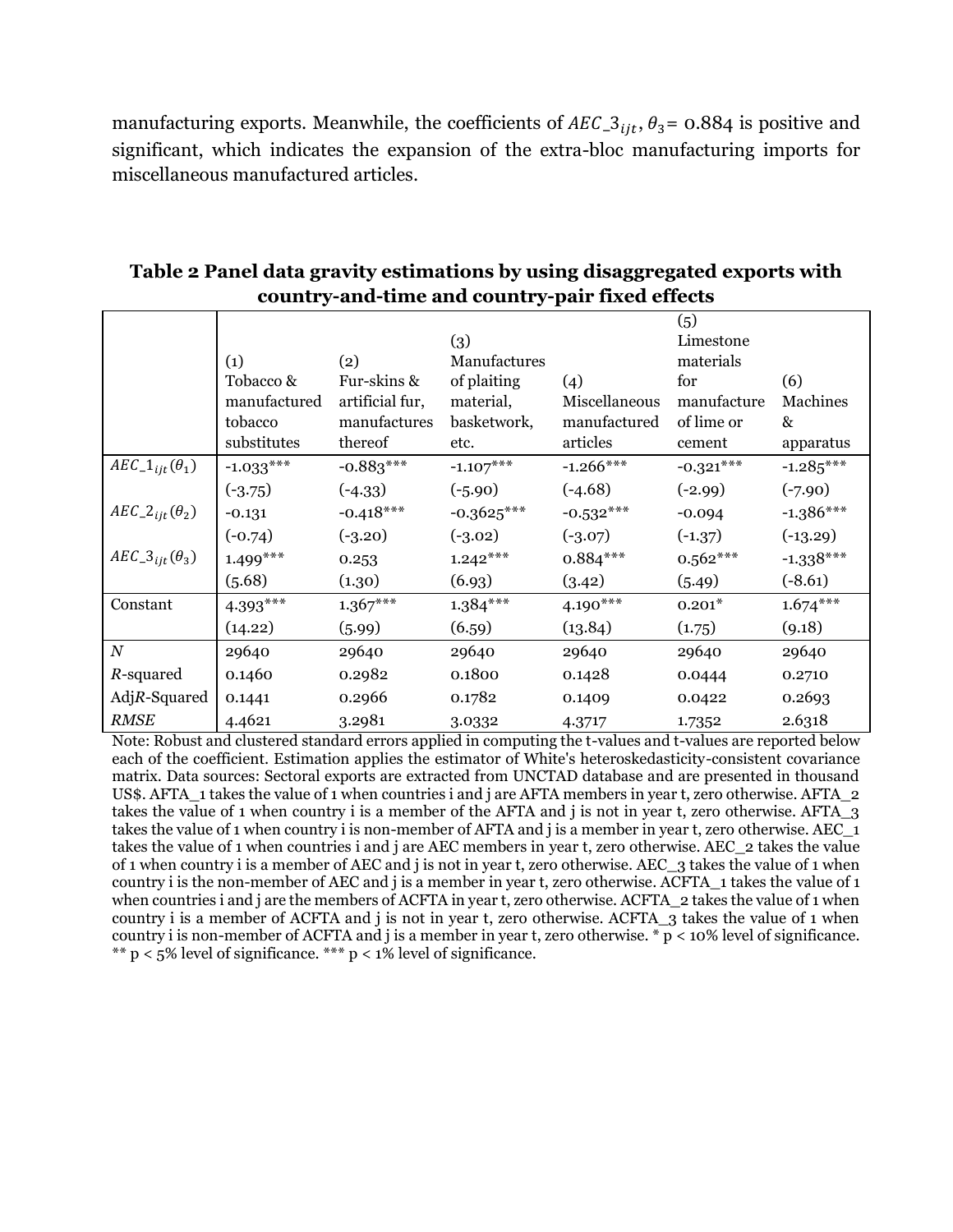The coefficients of  $AEC_1_{i}$  and  $AEC_2_{i}$  for limestone materials for manufacture of lime or cement category are reported to be negative  $(\theta_1 = -0.321, \theta_2 = -0.094)$ . In view of that, an overall trade diversion effects due to the AEC implementation in terms of exports and imports for limestone materials for manufacture of lime or cement category are identified for the coefficients of  $AEC_1_{ijt}$  and  $AEC_2_{ijt}$ . Meanwhile, the positive coefficient of  $AEC_3_{ijt}$ indicates the expansion of the extra-bloc manufacturing imports for limestone materials for manufacture of lime or cement.

The coefficients of  $AEC_1_{iit}$ ,  $AEC_2_{iit}$  and  $AEC_3_{iit}$  (-1.308, -1.386, -1.338 respectively) are reported as negative and statistically significant. The negative coefficients of  $AEC_1_{i}AEC_2_{i}$  reflects export diversion and export contraction effects of AEC agreement on machines & apparatus category. Also, negative coefficient of  $AEC_1_{ijt}$ , alone with negative the coefficients of  $AEC_3$ , indicates the imports diversion and import contraction for this category of manufactured products. Thus, an overall trade diversion and trade contraction effects in terms of both exports and imports due to the AEC implementation are identified in this model for machines & apparatus category.

### **Total trade creation & diversion effects**

The negative coefficient of AEC<sub>1it</sub> ( $\theta_1$  = -0.543) indicates that AEC has created trade diversion effects. Meanwhile, the positive coefficient of  $AEC_3$ <sub>iit</sub> $(\theta_3 = 0.988)$  implies that non-AEC countries significantly increased their exports to member countries, compared to normal trade levels. On the whole, the significantly positive results established that reduction and exclusion of tariff barriers in AEC stimulates the overall trade volumes between intra-bloc member countries, as well as between the intra-bloc countries and extrabloc countries. Overall, the net trade creation effect of AEC for total trade is reported at 0.45; where it is identical to 56.05% increase in the aggregate trade volumes as a result of the adoption of AEC blueprints in 2007.

When the effect of AEC<sub>1it</sub> effect is estimated for different commodities, there are substantial trade diversion effects for the exports of the machines & apparatus, miscellaneous manufactured articles, manufactures of plaiting material & basketwork and tobacco & manufactured tobacco substitutes, even if the trade creation effects for fur-skins & artificial fur manufactures and limestone materials for manufacture of lime or cement, are small.

As  $AEC_2_{ijt}$  is estimated for the different products, there are substantial trade diversion effects for the exports of machines & apparatus, even if the trade diversion effects for furskins & artificial fur manufactures, as well as the miscellaneous manufactured articles are small.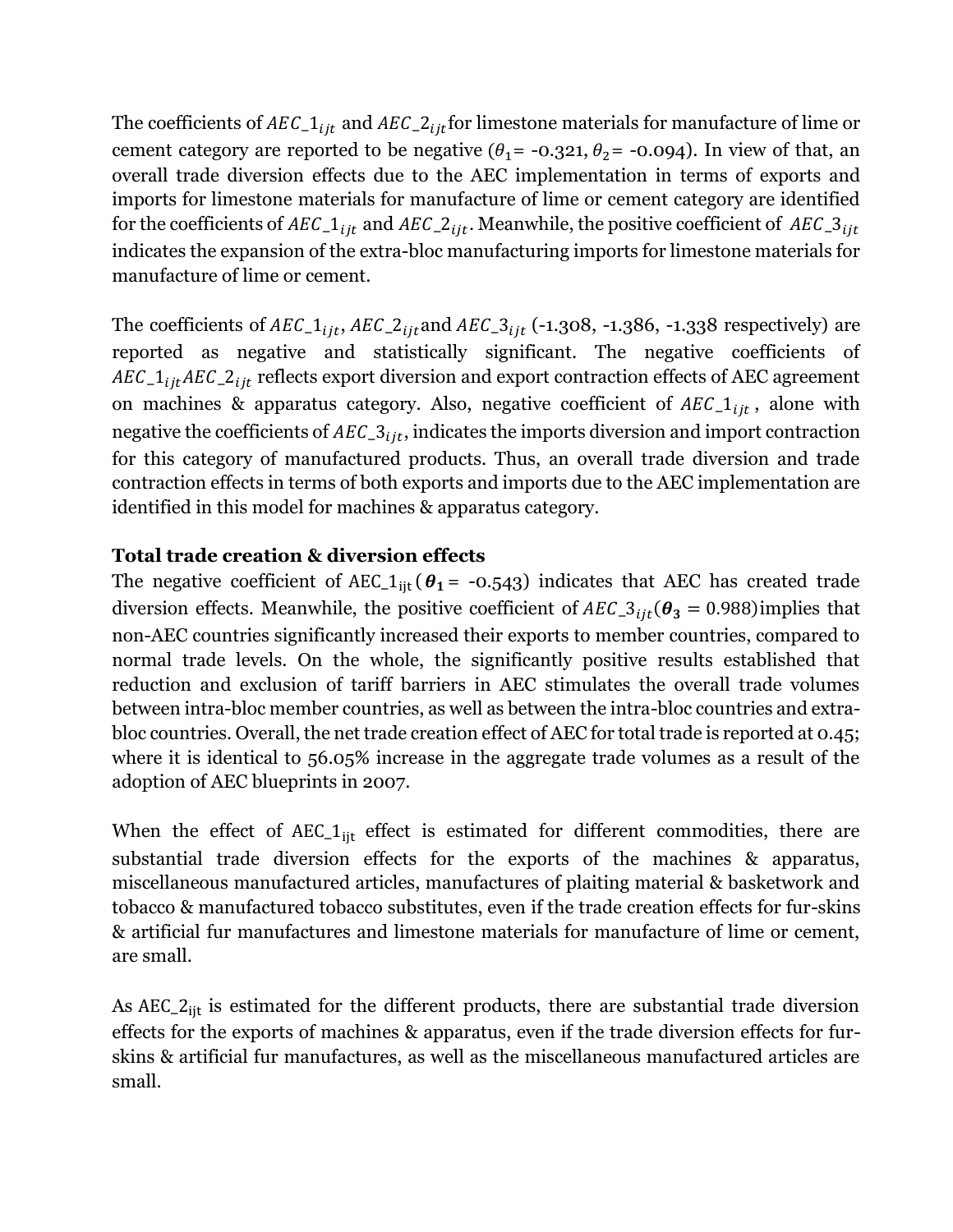When the effect of  $AEC_3$ <sub>it</sub> is estimated for different groups of products, there are substantial trade creation effects for the exports of tobacco & manufactured tobacco substitutes as well as the manufactures of plaiting material & basketwork, though the trade creation effects for miscellaneous manufactured articles as well as the limestone materials for manufacture of lime or cement are small. Meanwhile, there are significant trade diversion effects in the exports of machines & apparatus.

Above all, the bilateral exports of fur-skins & artificial fur manufacture, manufactures of plaiting material & basketwork, miscellaneous manufactured articles, and machines & apparatus presented its net trade diversion effect at the values of -1.30, -0.23, -0.91 and - 4.01, respectively, which equals to the percentage decrease of 72.77%, 20.35%, 59.91%, and 98.18% in the bilateral trade volumes attributable to the signing of the AEC agreements in 2007.

|                                                                            | $AEC_1_{iit}(\theta_1)$ $AEC_2_{iit}$ $AEC_3_{iit}$ | $(\theta_2)$ | $(\theta_3)$ | <b>Net</b><br>effect | Net Trade<br><b>Creation</b><br>(Diversion)<br>% |
|----------------------------------------------------------------------------|-----------------------------------------------------|--------------|--------------|----------------------|--------------------------------------------------|
| Tobacco &<br>manufactured<br>tobacco<br>substitutes                        | $-1.033$                                            |              | 1.499        | 0.47                 | 59.36%                                           |
| <b>Fur-skins</b><br>&<br>artificial<br>fur,<br>manufactures<br>thereof     | $-0.883$                                            | $-0.418$     |              | $-1.30$              | $-72.77\%$                                       |
| <b>Manufactures of -1.107</b><br>plaiting<br>material,<br>basketwork, etc. |                                                     | $-0.3625$    | 1.242        | $-0.23$              | $-20.35%$                                        |
| <b>Miscellaneous</b><br>manufactured<br>articles                           | $-1.266$                                            | $-0.532$     | 0.884        | $-0.91$              | $-59.91%$                                        |
| Limestone<br>materials<br>for<br>manufacture<br>of<br>lime or cement       | $-0.321$                                            |              | 0.562        | 0.24                 | 27.25%                                           |
| <b>Machines</b><br>$\boldsymbol{\&}$<br>apparatus                          | $-1.285$                                            | $-1.386$     | $-1.338$     | $-4.01$              | $-98.18%$                                        |

**Table 3: Summary of trade creation effects for AEC** 

Note: Only significant effects are included in calculation of net effect.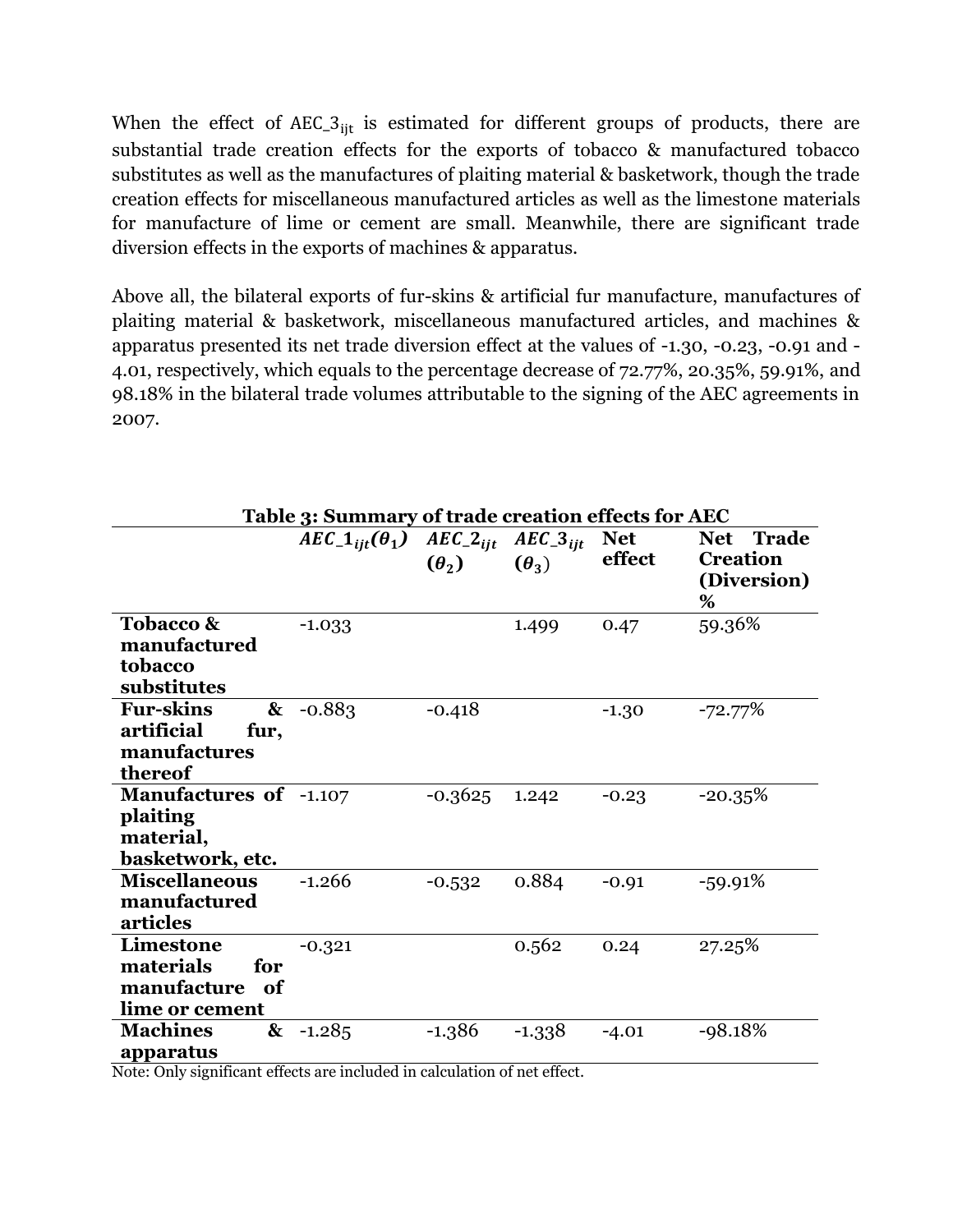In contrast, the net trade creation effect of AEC for tobacco & manufactured tobacco substitutes, and limestone materials for manufacture of lime or cement are reported as 0.47 and 0.24, which are on par with the percentage increase of 59.36% and 27.25% in the bilateral manufacturing trade volumes.

Taken as a whole, there are substantial trade creation effects for the exports of tobacco & manufactured tobacco substitutes, even if the trade creation effects in favor of the limestone materials for manufacture of lime or cement, is small. On the other hand, there are substantial trade diversion effects for the exports of the fur-skins & artificial fur manufactures, manufactures of plaiting material & basketwork, miscellaneous manufactured articles, as well as the machines & apparatus.

#### **Summary and Conclusion**

This study aims to examine the impact of the signing of ASEAN Economic Community (AEC) blueprint on the bilateral aggregate and manufacturing trade between the member countries of ASEAN and its trading partners.

In the present study, the gravity model is employed in panel estimation from the period of 1995 to 2014 between the ASEAN-10 members and its 39 trading partners. The results for tobacco and manufactured tobacco substitutes, fur-skins & artificial fur, and manufactures of plaiting material & basketwork products revealed that the AEC has generated the trade diversion as well as reduction of intra-bloc exports of tobacco & manufactured tobacco substitutes. An overall trade diversion effects attributable to the AEC implementation in terms of exports and imports for limestone materials for manufacture of lime or cement and machines & apparatus are identified.

The significantly positive results for aggregate data confirm that reduction and elimination of the tariff barriers in AEC stimulate the total aggregate trade between intra-bloc member countries, intra-bloc countries as well as extra-bloc countries. As the overall effects of AEC are estimated for different group of commodities, there are substantial trade creation effects for the exports of tobacco & manufactured tobacco substitutes, though the trade creation effects for limestone materials for manufacture of lime or cement, is small. On the other hand, there are substantial trade diversion effects for the exports in the fur-skins & artificial fur manufactures, manufactures of plaiting material & basketwork, miscellaneous manufactured articles, as well as the machines & apparatus.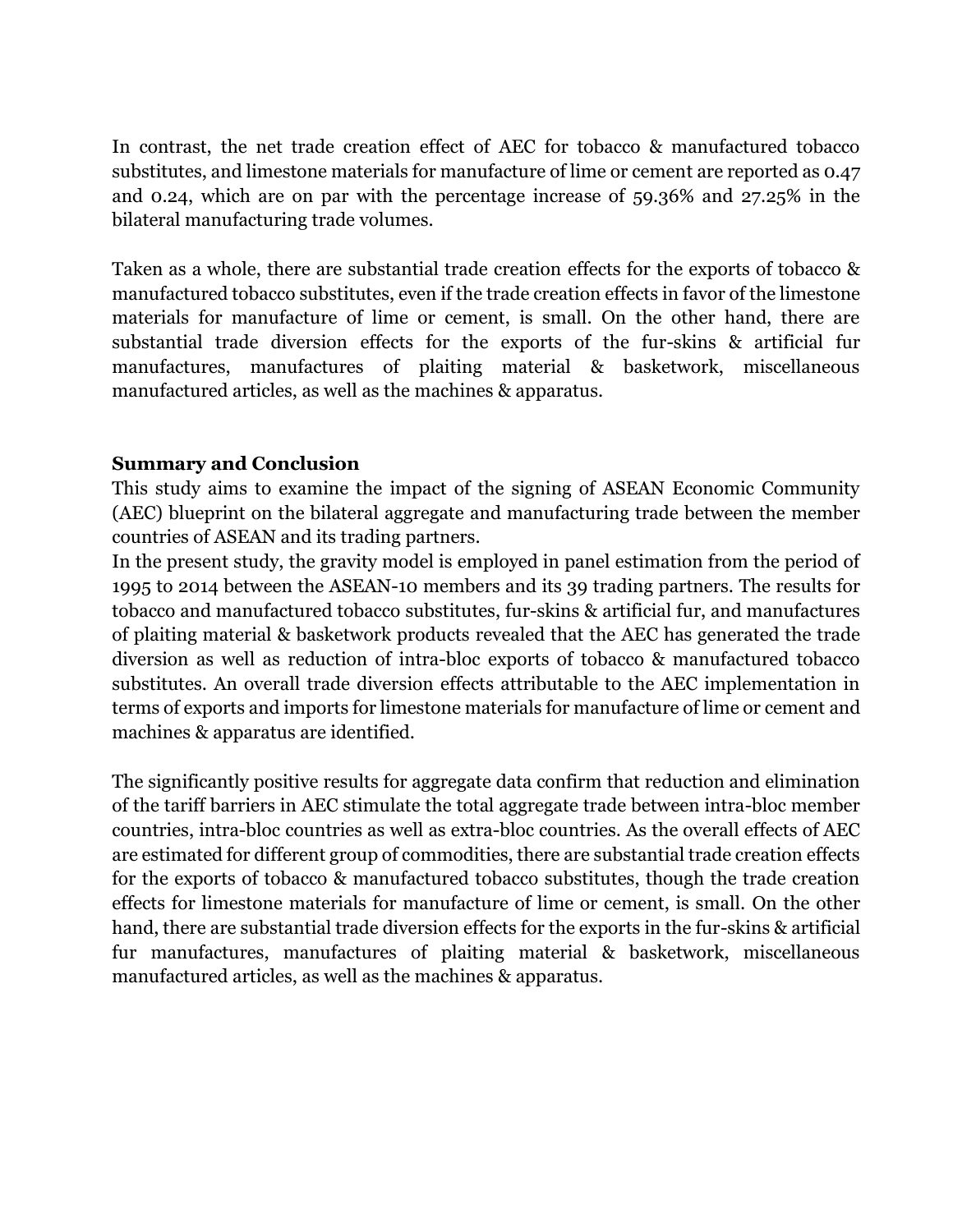#### **References**

Kumar, N. (2002a): Towards an Asian Economic Community- Vision of Closer Economic Cooperation in Asia: An Overview, Research and Information System for Non-Aligned and other Developing countries. (RIS) Discussion Paper No. 32.

Austria, M. S. (2004). Strategies towards an ASEAN Economic Community. CBERD Working Paper Series No. 2.

Baier, S. L. & Bergstrand, J. H. (2007). Do Free Trade Agreements Actually Increase Members' International Trade? Journal of International Economics,  $71(1)$ ,  $72 - 95$ .

Cuyvers, L., Lombaerde, P. D., & Verherstraeten, S. (2005). From AFTA towards an ASEAN economic community… and beyond. Centre for ASEAN Studies (CAS) Discussion paper No. 46.

Soesastro, H. (2005). Accelerating ASEAN Economic Integration: Moving Beyond AFTA. CSIS Working Paper Series No.091.

Soesastro, H. (2005). On ASEAN Economic Community. The Indonesian Ekonomists Association, Indonesian Economic Journal, 1.

Plummer, M. G. (2006). The ASEAN Economic Community and the European Experience. ADB Working Paper Series on Regional Economic Integration No.1.

Baier, S.L. & Bergstrand, J.H. (2007). Do Free Trade Agreements Actually Increase Members' International Trade?. Journal of International Economics, 71: 72–95.

Ismail, N. W., Smith, P., & Kugler, M. (2007). Regional Economic Integration and Intra Regional Trade: The Evidence from the Association of Southeast Asian Nations (ASEAN) Free Trade Area. In Proceedings of 2007 Singapore Economic Review Conference.

Garcia, E.C., Pabsdorf, M.N. & Herrera, E.G. (2013). The Gravity Model Analysis: An Application on MERCOSUR Trade Flows. Journal of Economic Policy Reform, 16(4):336– 348.

Oh, J. & Sardar, R.R. (2013). Gravity Matters: International Trade of Bangladesh. Review of Urban & Regional Development Studies, 25(1): 34–46.

Centre d'Etudes Prospectives et d'Informations Internationales (2014). Geographical variables. The contraction of the contraction of  $\blacksquare$  retrieved from  $\blacksquare$ [http://www.cepii.fr/CEPII/en/bdd\\_modele/presentation.asp?id=6.](http://www.cepii.fr/CEPII/en/bdd_modele/presentation.asp?id=6)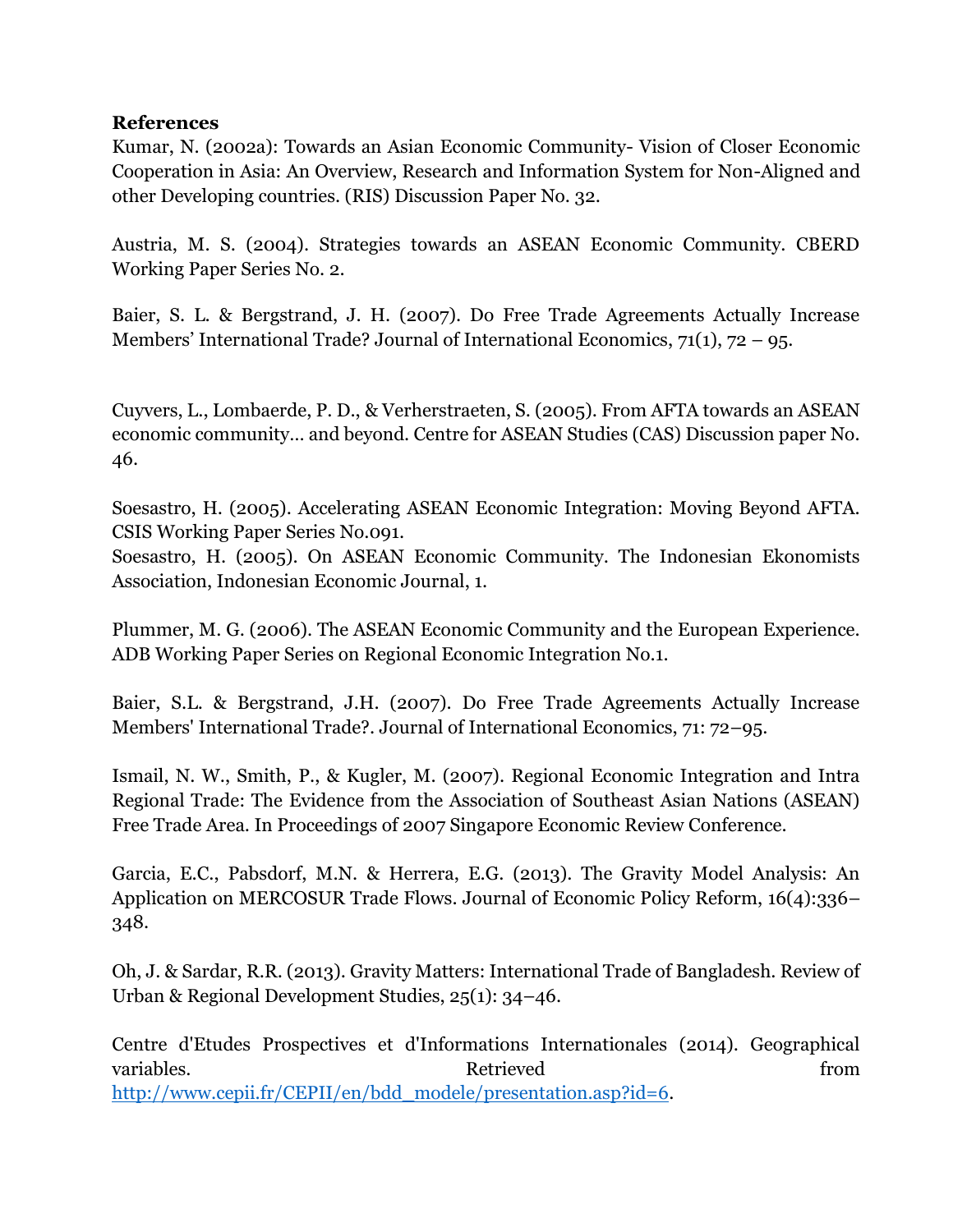Centre d'Etudes Prospectives et d'Informations Internationales (2014). Languages. Retrieved from [http://www.cepii.fr/CEPII/en/bdd\\_modele/presentation.asp?id=19.](http://www.cepii.fr/CEPII/en/bdd_modele/presentation.asp?id=19)

International Monetary Fund, Direction of International Trade Statistics Yearbook (2014). Retrieved from [http://data.imf.org/?sk=9D6028D4-F14A-464C-A2F2-59B2CD424B85.](http://data.imf.org/?sk=9D6028D4-F14A-464C-A2F2-59B2CD424B85)

International Monetary Fund, International Financial Statistics Yearbook (2014). Retrieved from [http://data.imf.org/?sk=5DABAFF2-C5AD-4D27-A175-1253419C02D1.](http://data.imf.org/?sk=5DABAFF2-C5AD-4D27-A175-1253419C02D1)

The United Nation Commodity Trade Statistics Database (2015). Retrieved from <http://comtrade.un.org/db>

The United Nation Conference on Trade and Development database (2016). Retrieved from <http://unctadstat.unctad.org/EN/Index.html>

The World Bank, World Development Indicators (2014). GDP (current US\$). Retrieved from<http://data.worldbank.org/indicator/NY.GDP.MKTP.CD> The World Bank, World Development Indicators (2014). Population, total. Retrieved from <http://data.worldbank.org/indicator/SP.POP.TOTL>

Yang, S., & Martinez-Zarzoso, I. (2014). A Panel Data Analysis of Trade Creation and Trade Diversion Effects: The case of ASEAN-China Free Trade Area. China Economic Review, 29: 138–151.

Panda, R. & Sethi, M. (2015). India and Bilateral Trade: A Gravity Model Approach. International Journal of Business Insights & Transformation, 8(2): 30–37.

Sultan, M. & Munir, K. (2015). Export, Import and Total Trade Potential of Pakistan: A Gravity Model Approach. Munich Personal RePEc Archive MPRA Paper No. 66621.

Tumwebaze, H.K. & Nahamya, W.K. (2015). Determinants of Uganda's Export Performance: A Gravity Model Analysis. International Journal of Economics and Business Studies, 5(1-2): 3–18.

Eita, J.H. (2016). Estimating Export Potential for a Small Open Economy Using a Gravity Model Approach: Evidence from Namibia. The Journal of Developing Areas, 50(4): 273– 288.